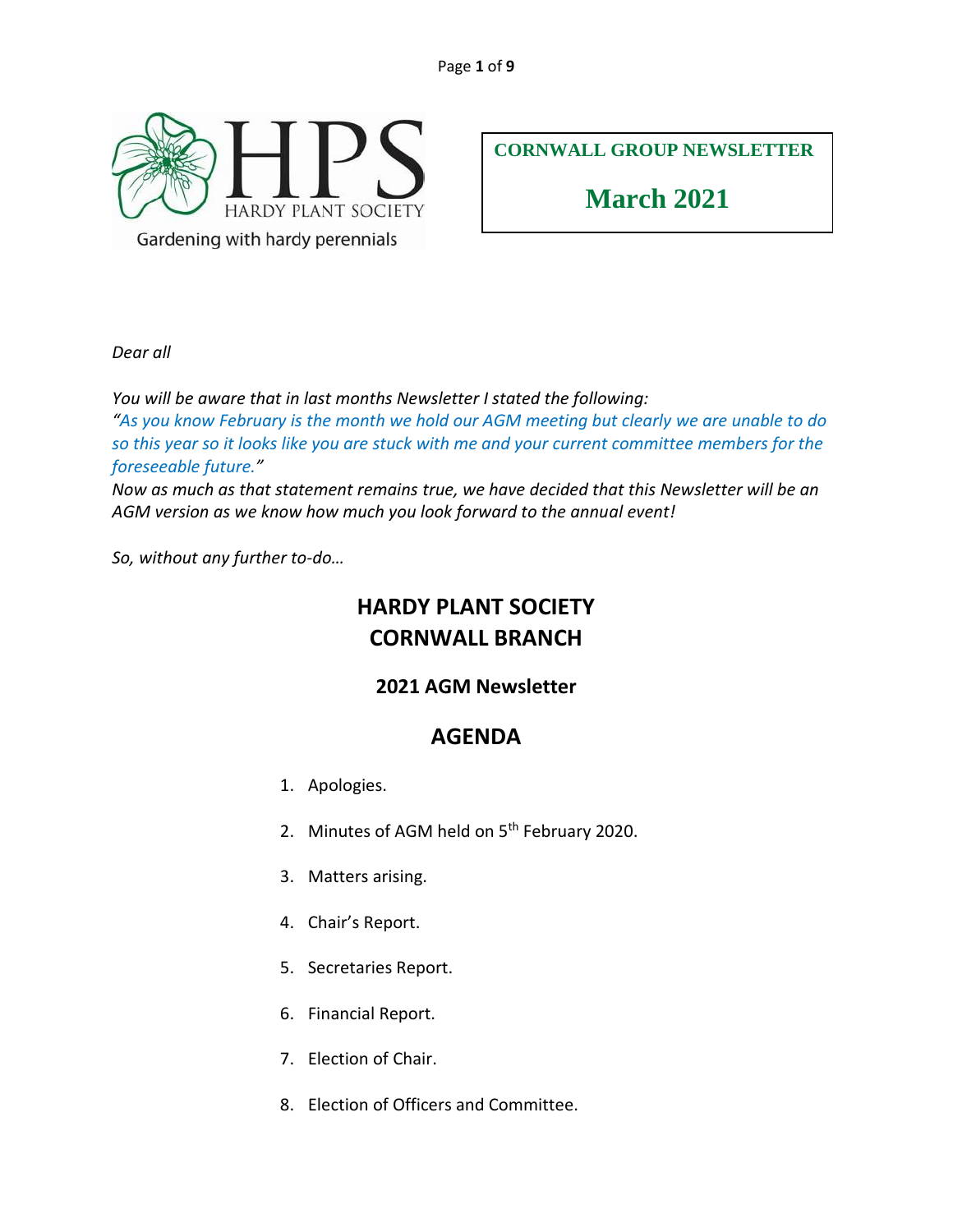- 9. Any other business
- 10. Date of next AGM meeting: 2<sup>nd</sup> February 2022.

#### **Apologies:**

Each and every one of us.

#### **Minutes of AGM held on 5th February 2020:**

## Cornwall Hardy Plant Society AGM Wednesday 6<sup>th</sup> February 2020 at Ladock Village Hall, 7.30pm

### **MINUTES**

#### **Attendees:**

Phil Gadd – Chair, Peter Howard – Treasurer, Janet Margetts – Membership Secretary, Sarah Wilks – Secretary, Committee Members: Tricia Howard, Pam Dormand and John Sirkett, and 47 Members

**Chair** Phil Gadd welcomed all members to the meeting

#### **Apologies received from:**

Brian & Heather Hiley, Sylvia Henderson, Sue Lake and Della Stovell

#### **Minutes of 30th AGM held on 5th February 2019**

The minutes previously circulated, there was a date error which was amended, otherwise they were agreed as a correct record and no matters were arising.

#### **Chairman's Report, Phil Gadd**

This has been my first year in the role of Chair and I have to say that overall it has been an enjoyable and rewarding experience. Much of the reason I have found it so is because of your committee who work for you, and alongside me, in their various roles and who diligently and quietly fulfil those roles which makes this society function as well as it does. They make a great team. I would also like to thank my wife for her support and understanding for when I do have to dedicate time to being, the Chair! And finally, I would like to thank all of you, our members, without whom we would not exist, and I would be stood here talking to myself!

Our Secretary, Sarah Wilks, as you would have read in the last Newsletter, is standing down from the role. Sadly, I have been unable to charm, flatter or bribe her into continuing so I must thank her sincerely for doing an excellent job this past year. I did offer to arm-wrestle her to stay in the post but, I'm sorry to say, she proved to be stronger than I thought!

Our Treasurer, Peter Howard, has done a first-class job, making sure we spend his, sorry, your money wisely and keeping us buoyant. It was his initiative to make available direct membership payments to the groups bank account as well as setting up online access to be able to get more UpToDate account information instead of having to wait for monthly bank statements.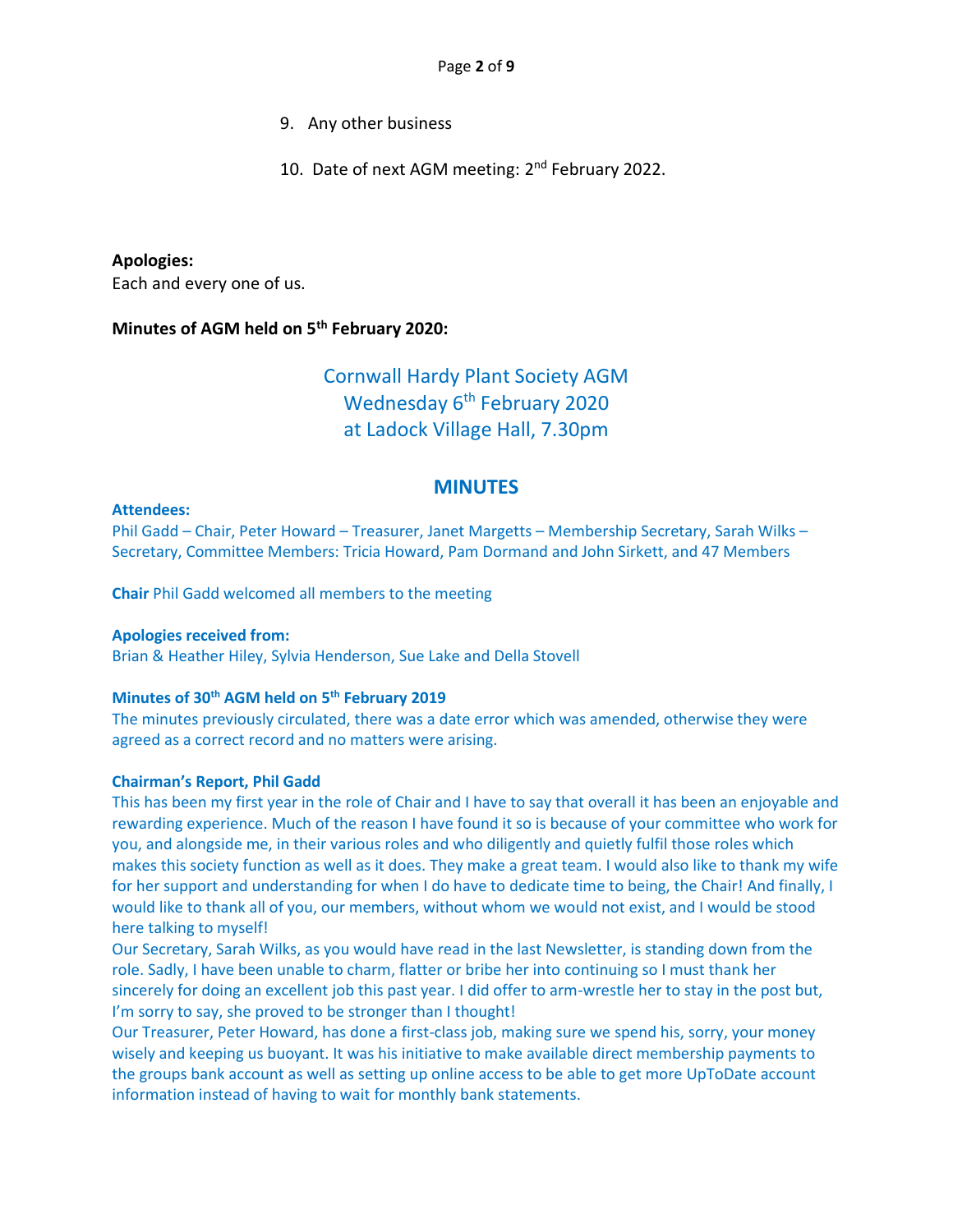Brian Hilly has, once again, provided us with some excellent speakers over the past year and, as you will see, this upcoming year looks just as promising.

Tricia Howard arranges our garden visits over the summer months, and these have been both varied, interesting and enjoyable, and again, this upcoming year has much to look forward to.

John Sirkett has continued to do an amazing job with the Newsletter which is incredibly informative with articles and events both local and far afield. Sadly, John has indicated that this might be his last year in the post.

Janet Margetts in her first year as Membership Secretary has kept an impeccable eye on our numbers and payment of subscriptions, and if you have yet to pay, we will be going into lockdown until you cough up! We have actively been trying to promote ourselves, with a modicum of success, this past year and we intend to continue to do so, notably with a promotional stand at the Cornwall Garden Society Spring Flower Show this year.

I must also mention, Pam Dormand for handling our raffles, Sue Lake for managing the Three Flower competition, Charley and Liz Pridham for organising our Plant Fair plus those who help run our stall on the day, and Nina Paternoster for the Refreshment services, who sadly will vacating the role after May this year.

If I haven't mentioned you by name or thanked you specifically then please forgive me as the list seems endless from the printing of the program cards, the Christmas meeting display table, parking for the New Year walk, to supporting the three flowers, showing on the display table and emails I get reminding me to invite Janet with her snowdrops and others correcting her surname for me, and so on. Your all very dear to me, thank you one and all, and keep up the good work.

The issue of membership of the National HPS is still with us so it would be remiss of me not to comment on it. Whilst I understand that some members don't see the subscription element to the National as good value for money, I would like to suggest that, conversely, we at the Cornwall branch offer exceptional value for money, and, if you combined the two subscriptions together you still get very good value for money, and I think this really is the correct way to view your membership!

In researching this subject, I looked at the Cornwall Garden society membership fees which are, £22.50 for an individual and £30.00 for a couple, which at first I thought, this is not a good example as they offer all we do, talks, garden visits, newsletter, journal, etc. at a lower cost! But with further digging I found that whist their talks/lectures are free to members, their garden visits are not and the cost of those vary, but were not insignificant, pushing the potential cost way up.

My good lady wife is a member of our local Women's Institute (WI), which is similar in its set up with a National body and Local branches and the cost for her is £43.00 a year, which they take as a single payment, and whilst I'm not decrying what they offer it is not the same level of value for money we offer.

We have had a document from the Groups Coordinator for the HPS which touches on the subject of membership and that there is a Strategic review currently being run, hence the questionnaire circulated to you all before Christmas, and thank you to those of you who replied. There is a summary of the Strategic Review included in the document. So, let us hope that proves fruitful over the coming months! The document also includes an overview of the Public Liability insurance we run under and we have already made representation on a few points for clarification.

I will see that the document is published with our next newsletter as will be this Chair Report. Looking back at 2019…

March was a talk by Chris Birchell of Tale Valley Plants on *Shade tolerant plants.* April was a talk by Terry Baker of Botanic Nurseries on *Digitalis.*

May was a garden visit to Caroline Latham at Trebartha, Near Launceston.

May was also our Spring Plant Fair where once again we just exceeded £1000 in income. June was a garden visit to Judith Carrigan at Trewether, St Winnow.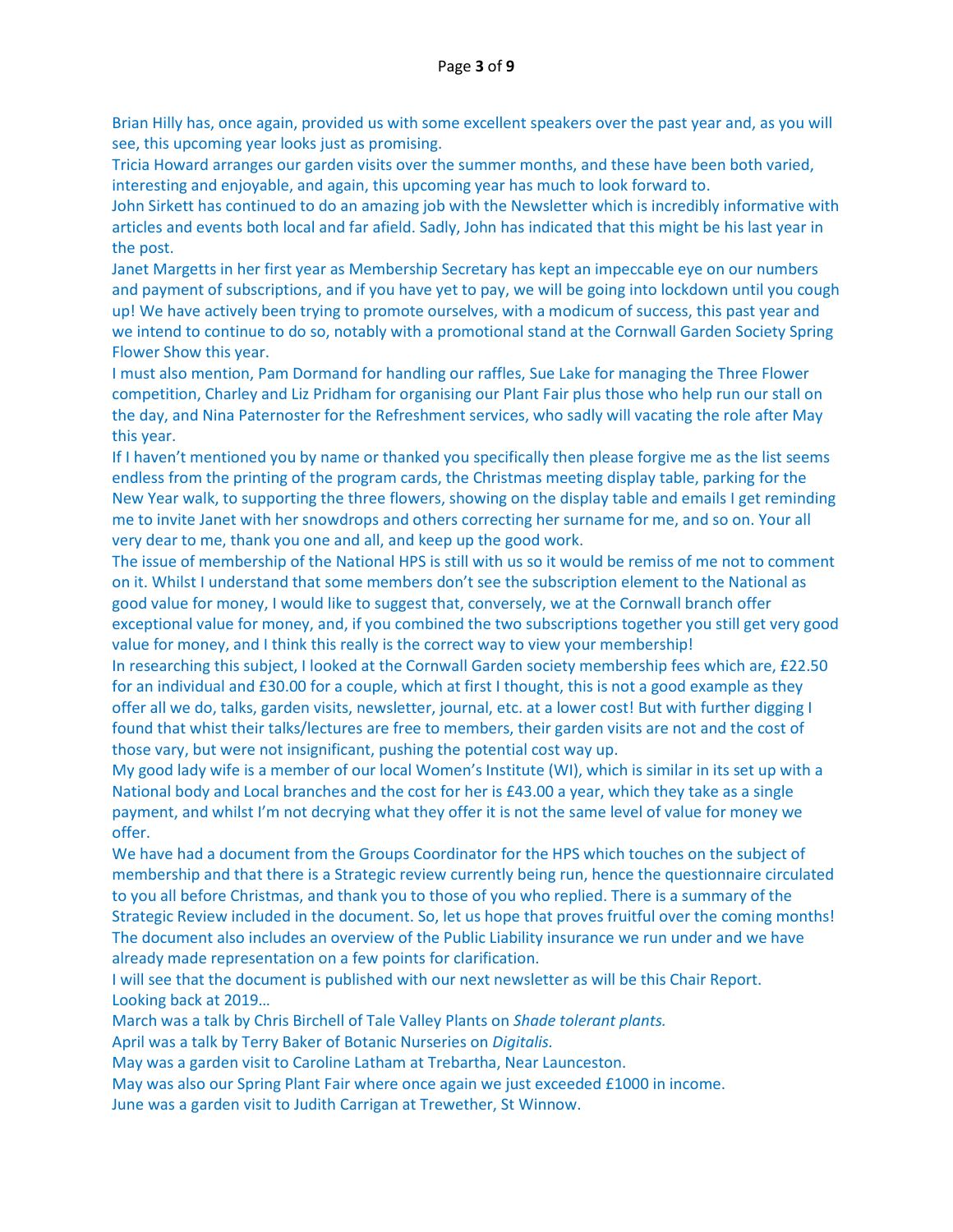July was a garden visit to Liz & Charley Pridham at Roseland House, Chacewater. August was a garden visit to Sue Newton of Gardens Cottage, Prideaux, St Blazey. September was a talk by Marina Christopher of Phoenix Perennials on *Pollinating Plants.* October was a talk by Dr Julian Sutton of Desirable Plants on *I believe in the Western Cape.* November was a talk by John Amand of Jaquesamand on *Unusual bulbs & how they get to you garden.* December was our Christmas Social and a talk by Brian Hiley on *My favourite gardens.* December was also our Christmas Festive Lunch held at the Hawkins Arms, Zelah. January, we held our New Year Walk around Restronget and Mylor Creeks with a pub lunch in the Pandora Inn.

#### **Secretary's Report, Sarah Wilks**

Other than the usual minute taking at our two committee meetings and the AGM, answering the occasional email from head office and other inquiries there have been two areas of activity. The first was the purchase of the flutter flag which I hope most of you have seen by now. The second was the negotiation for a stand to promote us, the Cornwall Hardy Plant Society, at the Cornwall Garden Society Spring Show in April this year. We have been successful in our application and over the next two months will be arranging the manning of the stand together with making a small display. The central HPS are paying for both the flag and the stand.

#### **Treasurer's Report, Peter Howard**

In 2019 the CHPS made a 'surplus' (where income exceeds expenditure) of £200.76 compared with a 2018 deficit (where expenditure exceeds income) of £105.37.The surplus of £200.76 is added to 'Reserves' increasing the amount to £7,626.75.

Although the Society's financial position remains strong, it must again be noted that the Society's finances are very dependent on achieving a good 'profit' at the Annual Plant Sale. In the last two years the profit exceeded £1,000. It is therefore important that Members prepare plants for sale beforehand and continue to give strong support on the day to this event (and say a little pray for good weather).

#### **Election of Officers:**

Chair: Phil Gadd, proposed by Pam Dormand, seconded by Peter Howard, carried unanimously Officers and Committee members, with the exception of Secretary, proposed en bloc by Dave Mayhew, seconded by Simon Waterhouse and carried unanimously

Secretary: Dave Mayhew, proposed by Phil Gadd, seconded by Tricia Howard and carried unanimously

#### **Any Other Business:**

Tea and Coffee from Autumn 2020 will be organised by Phil Gadd on a rota system. Membership of the CHPS is just over 100, there have been 20 new applications in the last year. John Sirkett requested more items for the newsletter.

#### **Date of next AGM meeting: Wednesday 3rd February 2021**

#### **Matters arising:**

If you have any matters arising from the 2020 Minutes, please email them to **[cornwallhps@gmail.com.](mailto:cornwallhps@gmail.com)**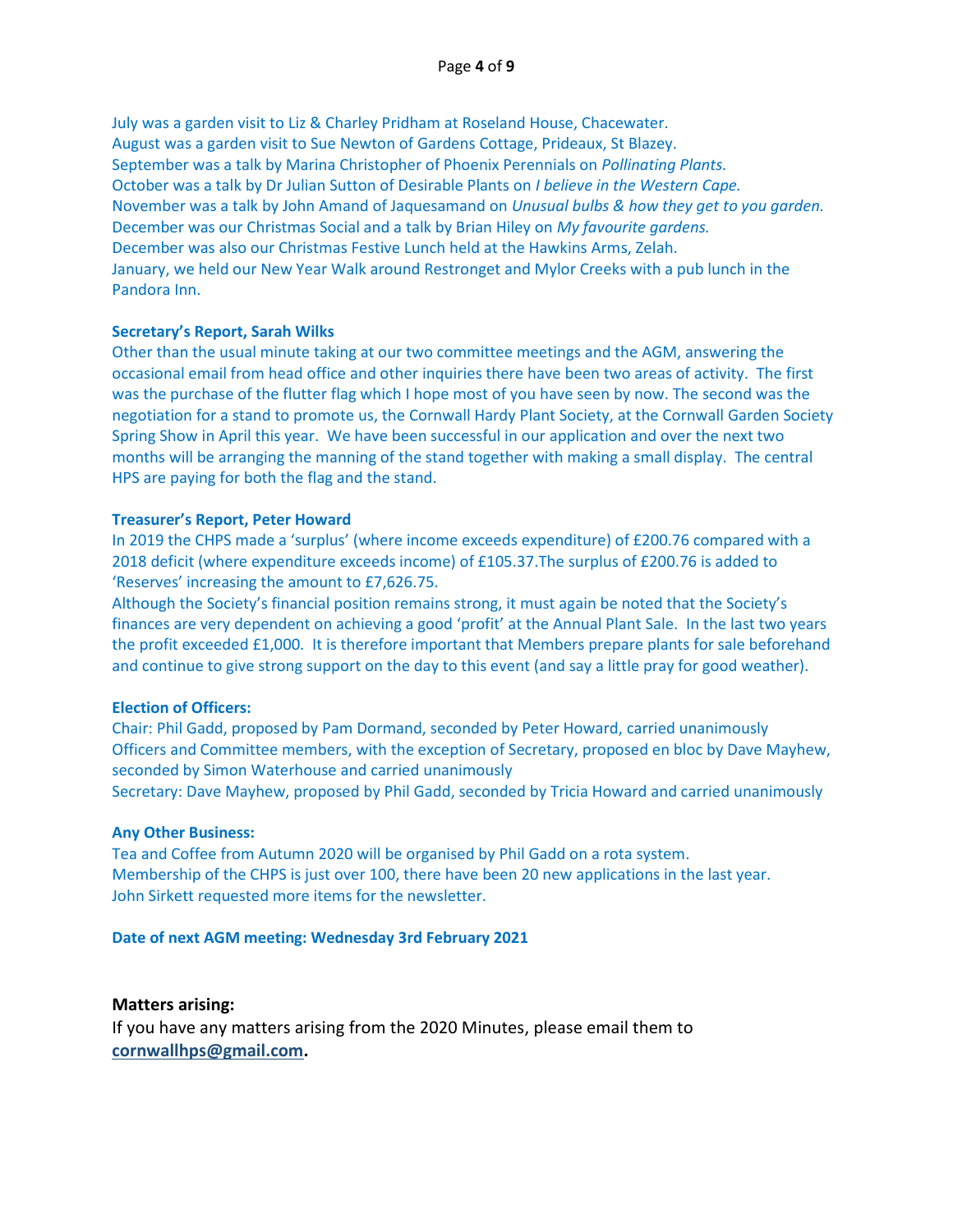## **Chairs report:**

This is my second year in the role of Chair. Reflecting on my report to you in 2020 after my first year where I stated it had been an enjoyable and rewarding experience, I have to say that this year has been one of disappointment and frustration. Who would have thought that a minor news item, at that time, about a virus in a remote part of China would have such a rapid and devastating impact on world events!

We did manage to have two Talks, firstly, following last years AGM, by Johnathon Hutchison on 'The Falkland Islands' and at our March meeting by Penelope Townsend of White Fan Talks on 'Gardening with Jane Austen'.

By then of course that minor news item had become, and remains, the major news headline throughout the world and we were plunged into our first lockdown followed by a year of roller coaster of restrictions and further lockdowns centered around the Covid-19 pandemic.

As always, I would like to thank the other committee members on both my and your behalf for continuing to support and promote our Society. A special thanks to both Brian Hiley and Tricia Howard who every month have had to both cancel and where possible rearrange their respective events for the 2021 program. The proposed program for 2021 is published below under AOB (Any Other Business).

You will note on the 2021 program that we are planning for our Spring Plant Sale on the  $1<sup>st</sup>$ May. If this can go ahead, we are very dependent on your plant donations so please when potting up or plant dividing consider us in your efforts. Tricia Howard has written a short article on plant propagation which is published below under AOB. We need your support.

Also, a special mention for John Sirkett who after five years has stood down from producing an excellent monthly Newsletter which has been the major lifeline during the past year. I am pleased to announce that John has agreed to remain as a committee member at this time, so his knowledge, enthusiasm and sage advice is not lost to us.

On the Newsletter front, I am pleased to announce that sisters Adrienne Lloyd and Trish Wilson have agreed to undertake the role, initially for the year. Please show your support with articles for them to publish. Many thanks to them.

It is worth mentioning that our Facebook page [\(www.facebook.com/groups/cornwallhps\)](http://www.facebook.com/groups/cornwallhps) is also proving to be an excellent medium for members to interact and show off their latest flora.

I would point out that, as you should be aware, there is no subscription charge for the 2021 membership to our Society, but this is not the case for your membership to the National HPS. Their costs change little due to the current restrictions as they still produce their magazine and provide their other services. It is beholden to us all as members of the Cornwall HPS to be members of the National HPS.

## **Phil Gadd (Chair)**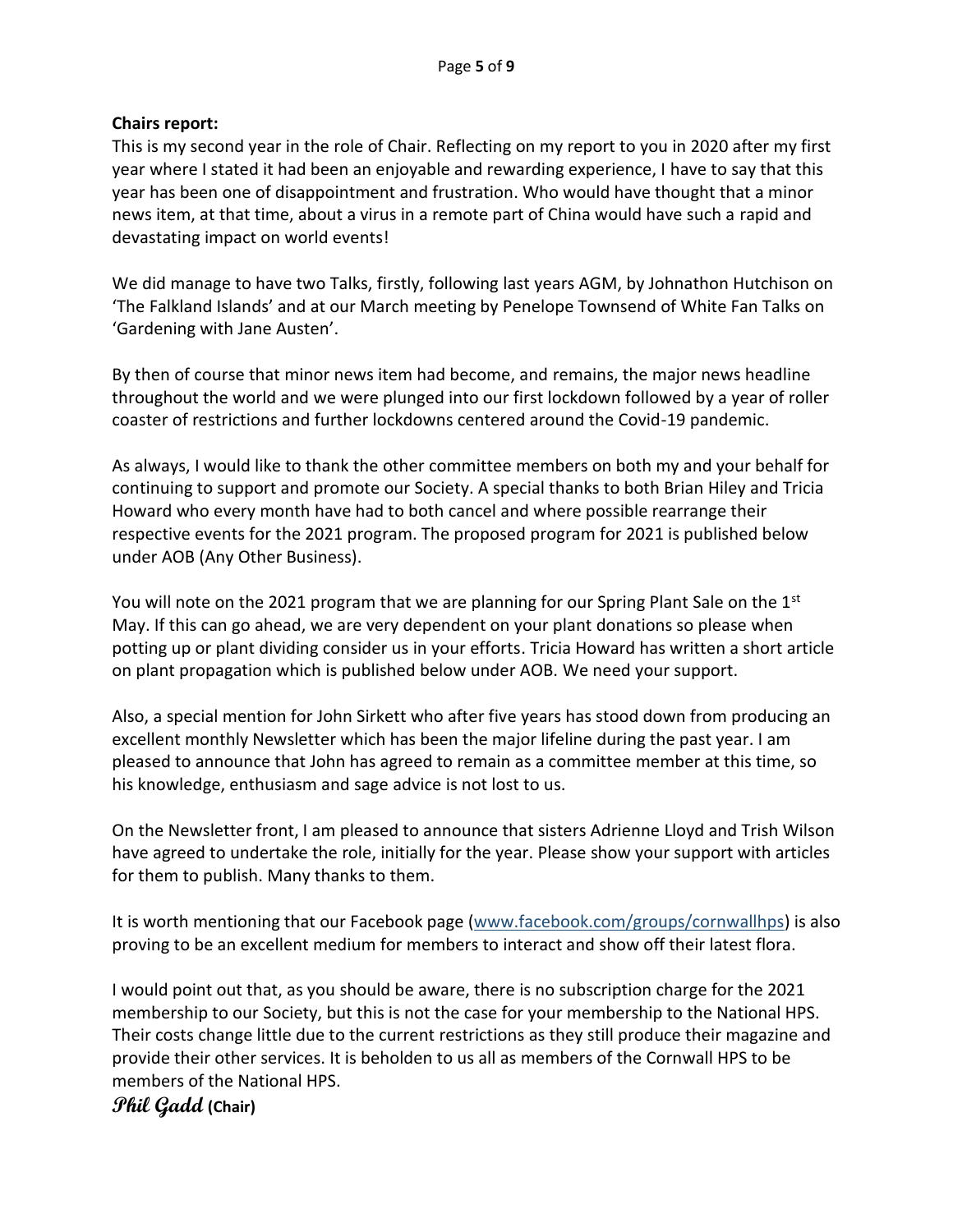## **Secretaries report:**

Since taking over from Sarah at the February 2020 AGM I seem to have had quite an easy year as our programme of meetings and visits were all cancelled due to Covid 19 Regulations after the March meeting.

I have been receiving various updates from HPS HQ with regard to policies and changes of personnel and keeping your Committee informed.

Several County Groups have been in contact to give me details of their lectures via Zoom for any members of other groups to participate in, for a small fee, £3 or £5. Details of which I have attempted to circulate to as many of our members as possible.

I know that some of our members including me have joined in with some of these Zoom talks and found it quite enjoyable seeing other like-minded members from around the country. These talks have generated quite a lot of interest and as a result, the HPS will probably be making it possible for Groups to access these talks via the National Website. Something to look forward to during lockdown!!

I am looking forward to the day when we can all meet up again, so until then, stay safe, well and warm!

Best wishes Dave Mayhew

## **Financial report:**

## **CORNWALL HARDY PLANT SOCIETY**

## **RECEIPTS and PAYMENTS ACCOUNT**

## **FOR THE YEAR ENDED 31st DECEMBER, 2020**

|                                      | 2020   | 2019     |  |
|--------------------------------------|--------|----------|--|
|                                      | £<br>£ | £<br>£   |  |
| <b>Receipts</b>                      |        |          |  |
| Subscriptions                        | 320.00 | 1,088.00 |  |
| Meetings - Raffles                   | 109.00 | 353.00   |  |
| Guests                               | 6.00   | 29.00    |  |
| Teas                                 | 96.55  | 50.00    |  |
| <b>Plant Sale</b>                    | 12.75  | 3.50     |  |
| Interest                             | 19.95  | 32.66    |  |
| Events - HPS Grant                   | 72.00  |          |  |
| Net Profit from - Annual plant sales |        | 1,075.00 |  |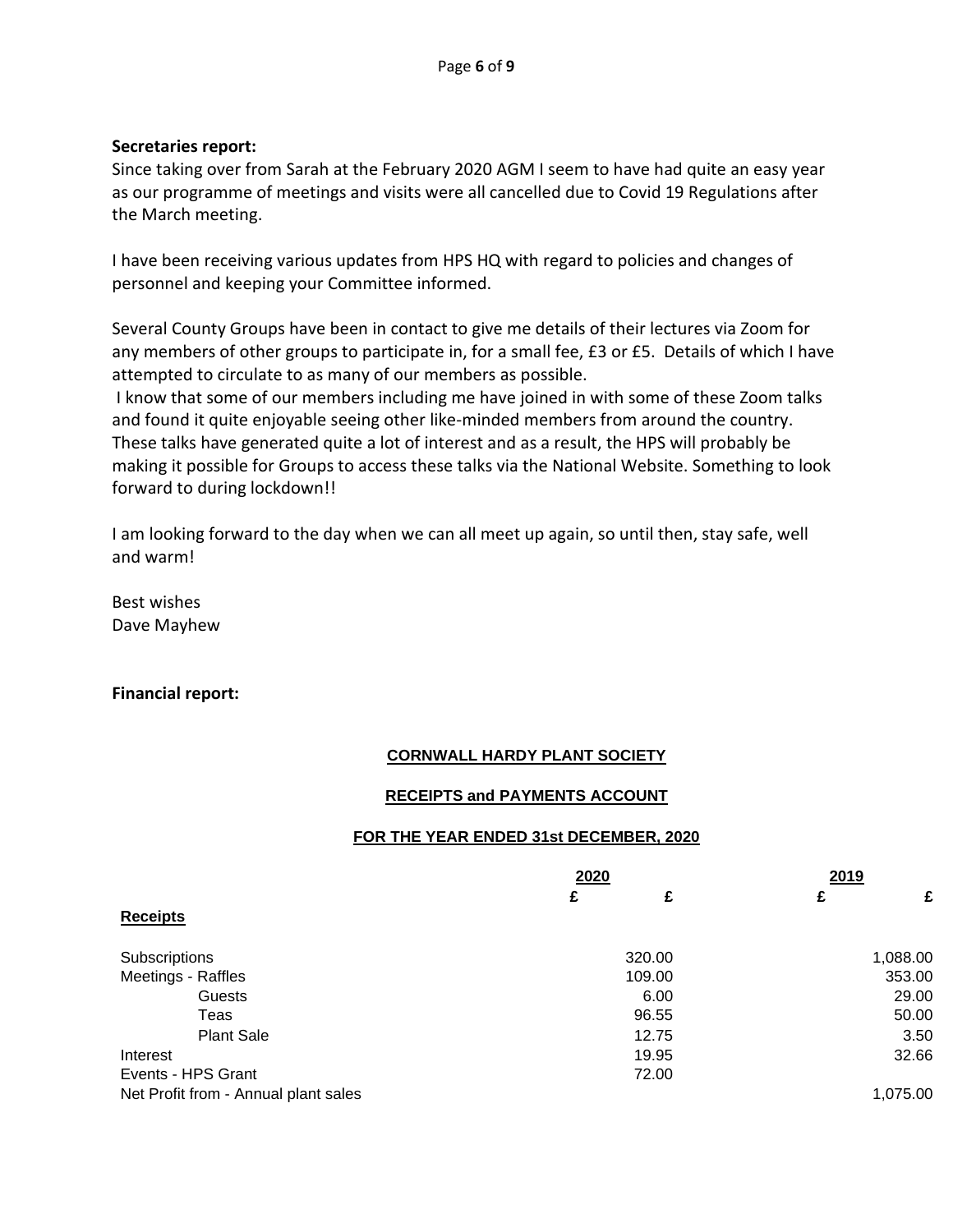|                                          |          | 636.25   |          | 2,631.16 |
|------------------------------------------|----------|----------|----------|----------|
| <b>Less Payments</b>                     |          |          |          |          |
| Rent                                     | 114.00   |          | 292.00   |          |
| Speakers fees and expenses               | 250.00   |          | 1,311.00 |          |
| Administration                           | 0.00     |          | 13.92    |          |
| Summer garden visits                     | 0.00     |          | 600.00   |          |
| <b>Events Booking</b>                    | 72.00    |          | 0.00     |          |
| Plant Fair printing                      | 90.00    |          | 0.00     |          |
| Websites                                 | 124.57   |          | 0.00     |          |
| Sundries (inc websites in 2019)          | 45.00    |          | 183.98   |          |
| Loss on 2019 Christmas lunch             | 0.00     | 695.57   | 29.50    | 2,430.40 |
|                                          |          |          |          |          |
| <b>Surplus (Loss) for the year</b>       |          | $-59.32$ |          | 200.76   |
| <b>Opening Balances at 1st January</b>   |          |          |          |          |
| Cash                                     |          |          | 0.04     |          |
| Current account                          | 2,166.00 |          | 1,997.86 |          |
| Deposit account                          | 5,460.75 | 7,626.75 | 5,428.09 | 7,425.99 |
| <b>Closing Balances at 31st December</b> |          |          |          |          |
| Current account                          | 2,086.73 |          | 2,166.00 |          |
| Deposit account                          | 5,480.70 | 7,567.43 | 5,460.75 | 7,626.75 |

#### **TREASURER'S NOTES:**

1. All activities stopped (apart from Online) because of the pandemic with the last meeting on 4th March, resulting in both reduced income and expenditure.

2. It was decided the subscriptions rate for the year 2021 is £0 - Nil. You are therefore still a CHPS Member in 2021. 3. Also notable on the Income side, there was no Plant Fair in May 2020 although expenditure on printing was incurred.

4. Significantly reduced expenditure occurred resulting from no Garden Visits or lectures in April & Sept. to Dec. 2020 5. A Grant from HPS was received for a CHPS Stall at the CGS Spring Flower Show. The booking was made (see

expenditure) and this has been carried forward by CGS to their 2021 Show later this year.

6. The 2020 Accounts show a resulting 2020 loss of £59.32

7. Although the finances of CHPS are sound, it is very important that members now start their planting in preparation for the Plant Fair, which is on 1st May this year. Your support on the day is very important to deliver a good profit.

**Peter Howard, CHPS Treasurer, January 2021**

**Election of Chair:** Not happening!

## **Election of Officers and Committee:**

Also not happening, but we do have a vacancy for a Vice Chair should anyone wish to volunteer.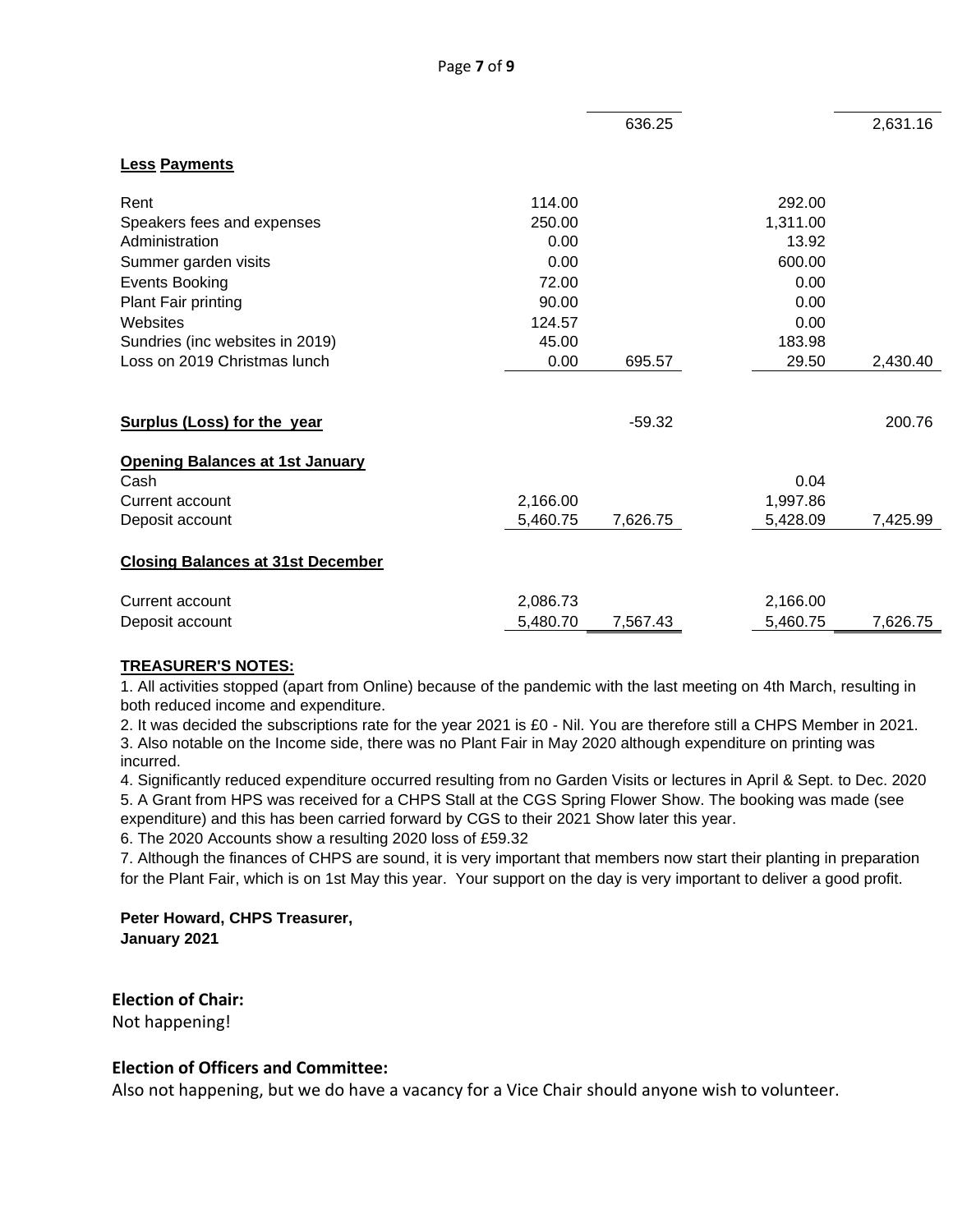### **Any other business:**

If anybody wishes to raise any points under this heading, then please email **[cornwallhps@gmail.com.](mailto:cornwallhps@gmail.com)**

As promised below is our proposed programme for 2021:

#### P R O G R A M M E for 2021

| Wednesday       | 3 March 2021                              |               | No meeting                                                                                                              |
|-----------------|-------------------------------------------|---------------|-------------------------------------------------------------------------------------------------------------------------|
| Wednesday       | 7 April 2021                              |               | Probably no meeting                                                                                                     |
| <b>SATURDAY</b> | 1 May 2021                                | Sale          | SPRING PLANT SALE: Truro Cattle Market - 10.00am to 2.00pm.                                                             |
| Wednesday       | 5 May 2021                                | Visit to      | Dick Butter, CHPS member, Brackenwood, Zelah.                                                                           |
| Wednesday       | 2 June 2021                               | Visit to      | Keith & Heather Beales, Treglyn, Gover Valley, St Austell.                                                              |
| Wednesday       | 7 July 2021                               | Visit to      | Adrienne Lloyd & sister Trish Wilson, South Bosent, Dobwalls.                                                           |
| Wednesday       | 4 August 2021                             | Visit to      | Irene & Jeremy Newton, New Mills Farm, Ladock.                                                                          |
| Wednesday       | 1 September 2021                          | Talk by       | Ben Pope, Head Gardener, Trotton Place: "Making the Most of What<br>You Have."                                          |
| Wednesday       | 6 October 2021                            | Talk by       | Fergus Garret, VMH Curator of the world-famous gardens, Great Dixter.                                                   |
| Wednesday       | 3 November 2021 (To be confirmed) Talk by |               | Christina Shand, Dyffryn Fernant Gardens: "Between a Bog and a<br>Hard Rock – Creating a Garden."                       |
| Wednesday       |                                           | Talk          | 1 December 2021 (To be confirmed) Social & Christmas Social + John Sirkett: "Not so Recent tour of Scottish Gardens."   |
| Saturday        | 11 December 2021                          | Lunch         | Christmas Festive Lunch – date and location to be confirmed.<br>12.00 for 12.30 pm. Details will be in the Newsletter.  |
| 2022            |                                           |               |                                                                                                                         |
| Saturday        | 8 January 2022                            | Walk          | New Year Walk, followed by lunch, location to be confirmed.                                                             |
| Wednesday       | 2 February 2022                           | AGM &<br>Talk | AGM plus Christopher Bailes, ex Curator RHS Rosemoor:<br>"Forged in Fire & Ice, remarkable Flora of Chile & Patagonia." |

**REMEMBER**: All indoor meetings are 7.00 pm for a 7.30 pm start, and all outdoor meetings are 6.00 pm for a 6.30 pm start unless stated otherwise.

## **Cornwall Hardy Plant Society Spring Plant Sale, Saturday, 1 st May 2021 10am-2pm**

We are planning that our annual Plant Sale at Truro Cattle Market will go ahead this year. It is a vital part of our CHPS income. So, as usual, we all need to prepare as many good quality plants as possible for the tombola and CHPS sales stall.

Here are a few tips to propagate some plants from your garden:

Herbaceous perennials are ideal candidates for division if they have a fibrous root. Dig up your chosen plant soon just before new growth commences. One way to break them up into smaller chunks is to put two forks back-to-back and lever them apart. With some plants you can